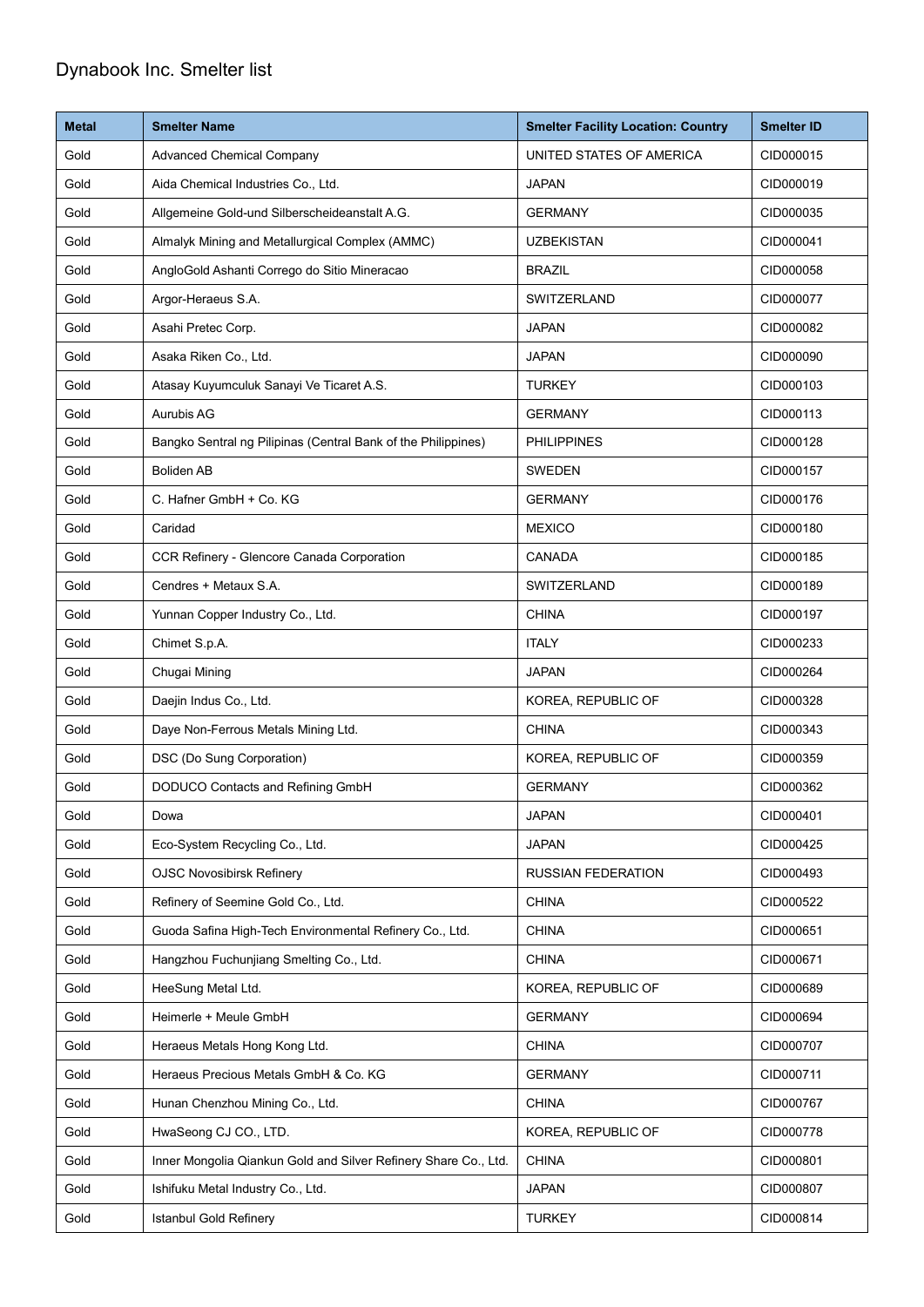| <b>Metal</b> | <b>Smelter Name</b>                                     | <b>Smelter Facility Location: Country</b> | <b>Smelter ID</b> |
|--------------|---------------------------------------------------------|-------------------------------------------|-------------------|
| Gold         | Japan Mint                                              | <b>JAPAN</b>                              | CID000823         |
| Gold         | Jiangxi Copper Co., Ltd.                                | <b>CHINA</b>                              | CID000855         |
| Gold         | Asahi Refining USA Inc.                                 | UNITED STATES OF AMERICA                  | CID000920         |
| Gold         | Asahi Refining Canada Ltd.                              | <b>CANADA</b>                             | CID000924         |
| Gold         | JSC Ekaterinburg Non-Ferrous Metal Processing Plant     | <b>RUSSIAN FEDERATION</b>                 | CID000927         |
| Gold         | <b>JSC Uralelectromed</b>                               | <b>RUSSIAN FEDERATION</b>                 | CID000929         |
| Gold         | JX Nippon Mining & Metals Co., Ltd.                     | <b>JAPAN</b>                              | CID000937         |
| Gold         | Kazakhmys Smelting LLC                                  | <b>KAZAKHSTAN</b>                         | CID000956         |
| Gold         | Kazzinc                                                 | KAZAKHSTAN                                | CID000957         |
| Gold         | Kennecott Utah Copper LLC                               | UNITED STATES OF AMERICA                  | CID000969         |
| Gold         | Kojima Chemicals Co., Ltd.                              | <b>JAPAN</b>                              | CID000981         |
| Gold         | Kyrgyzaltyn JSC                                         | <b>KYRGYZSTAN</b>                         | CID001029         |
| Gold         | L'azurde Company For Jewelry                            | <b>SAUDI ARABIA</b>                       | CID001032         |
| Gold         | Lingbao Gold Co., Ltd.                                  | <b>CHINA</b>                              | CID001056         |
| Gold         | Lingbao Jinyuan Tonghui Refinery Co., Ltd.              | <b>CHINA</b>                              | CID001058         |
| Gold         | LS-NIKKO Copper Inc.                                    | KOREA, REPUBLIC OF                        | CID001078         |
| Gold         | Luoyang Zijin Yinhui Gold Refinery Co., Ltd.            | <b>CHINA</b>                              | CID001093         |
| Gold         | Materion                                                | UNITED STATES OF AMERICA                  | CID001113         |
| Gold         | Matsuda Sangyo Co., Ltd.                                | <b>JAPAN</b>                              | CID001119         |
| Gold         | Metalor Technologies (Suzhou) Ltd.                      | <b>CHINA</b>                              | CID001147         |
| Gold         | Metalor Technologies (Hong Kong) Ltd.                   | <b>CHINA</b>                              | CID001149         |
| Gold         | Metalor Technologies (Singapore) Pte., Ltd.             | SINGAPORE                                 | CID001152         |
| Gold         | Metalor Technologies S.A.                               | SWITZERLAND                               | CID001153         |
| Gold         | Metalor USA Refining Corporation                        | UNITED STATES OF AMERICA                  | CID001157         |
| Gold         | Metalurgica Met-Mex Penoles S.A. De C.V.                | <b>MEXICO</b>                             | CID001161         |
| Gold         | Mitsubishi Materials Corporation                        | <b>JAPAN</b>                              | CID001188         |
| Gold         | Mitsui Mining and Smelting Co., Ltd.                    | <b>JAPAN</b>                              | CID001193         |
| Gold         | Moscow Special Alloys Processing Plant                  | <b>RUSSIAN FEDERATION</b>                 | CID001204         |
| Gold         | Nadir Metal Rafineri San. Ve Tic. A.S.                  | <b>TURKEY</b>                             | CID001220         |
| Gold         | Navoi Mining and Metallurgical Combinat                 | <b>UZBEKISTAN</b>                         | CID001236         |
| Gold         | Nihon Material Co., Ltd.                                | <b>JAPAN</b>                              | CID001259         |
| Gold         | Elemetal Refining, LLC                                  | UNITED STATES OF AMERICA                  | CID001322         |
| Gold         | Ohura Precious Metal Industry Co., Ltd.                 | <b>JAPAN</b>                              | CID001325         |
| Gold         | OJSC "The Gulidov Krasnoyarsk Non-Ferrous Metals Plant" | <b>RUSSIAN FEDERATION</b>                 | CID001326         |
|              | (OJSC Krastsvetmet)                                     |                                           |                   |
| Gold         | PAMP S.A.                                               | SWITZERLAND                               | CID001352         |
| Gold         | Penglai Penggang Gold Industry Co., Ltd.                | <b>CHINA</b>                              | CID001362         |
| Gold         | Prioksky Plant of Non-Ferrous Metals                    | <b>RUSSIAN FEDERATION</b>                 | CID001386         |
| Gold         | PT Aneka Tambang (Persero) Tbk                          | <b>INDONESIA</b>                          | CID001397         |
| Gold         | PX Precinox S.A.                                        | SWITZERLAND                               | CID001498         |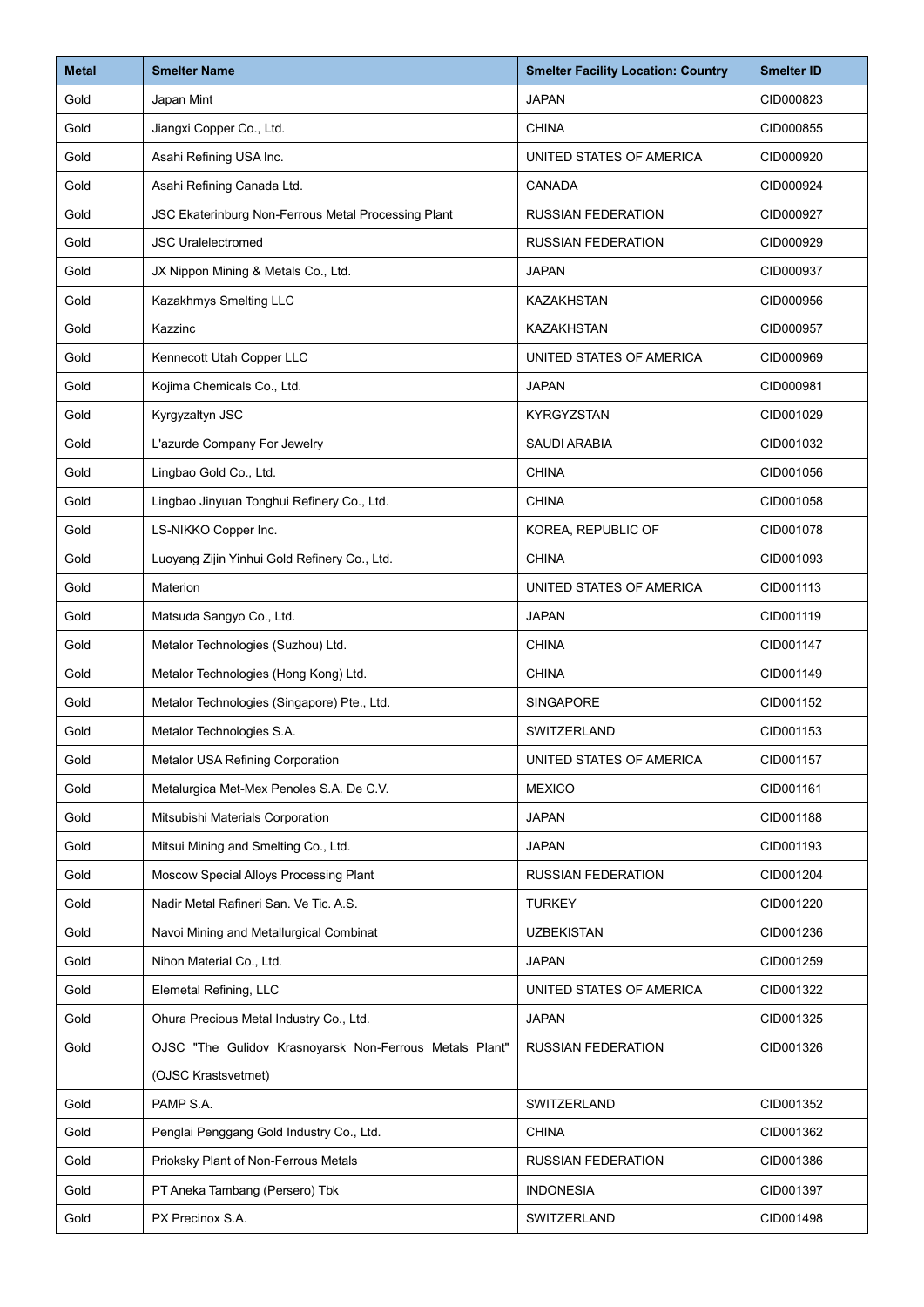| <b>Metal</b> | <b>Smelter Name</b>                                     | <b>Smelter Facility Location: Country</b> | <b>Smelter ID</b> |
|--------------|---------------------------------------------------------|-------------------------------------------|-------------------|
| Gold         | Rand Refinery (Pty) Ltd.                                | <b>SOUTH AFRICA</b>                       | CID001512         |
| Gold         | Royal Canadian Mint                                     | CANADA                                    | CID001534         |
| Gold         | Sabin Metal Corp.                                       | UNITED STATES OF AMERICA                  | CID001546         |
| Gold         | <b>Samduck Precious Metals</b>                          | KOREA, REPUBLIC OF                        | CID001555         |
| Gold         | Samwon Metals Corp.                                     | KOREA, REPUBLIC OF                        | CID001562         |
| Gold         | Schone Edelmetaal B.V.                                  | <b>NETHERLANDS</b>                        | CID001573         |
| Gold         | SEMPSA Joyeria Plateria S.A.                            | <b>SPAIN</b>                              | CID001585         |
| Gold         | Shandong Tiancheng Biological Gold Industrial Co., Ltd. | <b>CHINA</b>                              | CID001619         |
| Gold         | Shandong Zhaojin Gold & Silver Refinery Co., Ltd.       | <b>CHINA</b>                              | CID001622         |
| Gold         | Sichuan Tianze Precious Metals Co., Ltd.                | <b>CHINA</b>                              | CID001736         |
| Gold         | SOE Shyolkovsky Factory of Secondary Precious Metals    | <b>RUSSIAN FEDERATION</b>                 | CID001756         |
| Gold         | Solar Applied Materials Technology Corp.                | TAIWAN, PROVINCE OF CHINA                 | CID001761         |
| Gold         | Sumitomo Metal Mining Co., Ltd.                         | <b>JAPAN</b>                              | CID001798         |
| Gold         | Tanaka Kikinzoku Kogyo K.K.                             | <b>JAPAN</b>                              | CID001875         |
| Gold         | Great Wall Precious Metals Co., Ltd. of CBPM            | <b>CHINA</b>                              | CID001909         |
| Gold         | The Refinery of Shandong Gold Mining Co., Ltd.          | <b>CHINA</b>                              | CID001916         |
| Gold         | Tokuriki Honten Co., Ltd.                               | <b>JAPAN</b>                              | CID001938         |
| Gold         | Tongling Nonferrous Metals Group Co., Ltd.              | <b>CHINA</b>                              | CID001947         |
| Gold         | Torecom                                                 | KOREA, REPUBLIC OF                        | CID001955         |
| Gold         | Umicore Brasil Ltda.                                    | <b>BRAZIL</b>                             | CID001977         |
| Gold         | Umicore S.A. Business Unit Precious Metals Refining     | <b>BELGIUM</b>                            | CID001980         |
| Gold         | United Precious Metal Refining, Inc.                    | UNITED STATES OF AMERICA                  | CID001993         |
| Gold         | Valcambi S.A.                                           | SWITZERLAND                               | CID002003         |
| Gold         | Western Australian Mint (T/a The Perth Mint)            | <b>AUSTRALIA</b>                          | CID002030         |
| Gold         | Yamakin Co., Ltd.                                       | <b>JAPAN</b>                              | CID002100         |
| Gold         | Yokohama Metal Co., Ltd.                                | <b>JAPAN</b>                              | CID002129         |
| Gold         | Zhongyuan Gold Smelter of Zhongjin Gold Corporation     | <b>CHINA</b>                              | CID002224         |
| Gold         | Gold Refinery of Zijin Mining Group Co., Ltd.           | <b>CHINA</b>                              | CID002243         |
| Gold         | Morris and Watson                                       | <b>NEW ZEALAND</b>                        | CID002282         |
| Gold         | SAFINA A.S.                                             | <b>CZECH REPUBLIC</b>                     | CID002290         |
| Gold         | Guangdong Jinding Gold Limited                          | <b>CHINA</b>                              | CID002312         |
| Gold         | Umicore Precious Metals Thailand                        | THAILAND                                  | CID002314         |
| Gold         | Geib Refining Corporation                               | UNITED STATES OF AMERICA                  | CID002459         |
| Gold         | MMTC-PAMP India Pvt., Ltd.                              | <b>INDIA</b>                              | CID002509         |
| Gold         | Republic Metals Corporation                             | UNITED STATES OF AMERICA                  | CID002510         |
| Gold         | KGHM Polska Miedz Spolka Akcyjna                        | <b>POLAND</b>                             | CID002511         |
| Gold         | Fidelity Printers and Refiners Ltd.                     | ZIMBABWE                                  | CID002515         |
| Gold         | Singway Technology Co., Ltd.                            | TAIWAN, PROVINCE OF CHINA                 | CID002516         |
| Gold         | Al Etihad Gold LLC                                      | UNITED ARAB EMIRATES                      | CID002560         |
| Gold         | <b>Emirates Gold DMCC</b>                               | UNITED ARAB EMIRATES                      | CID002561         |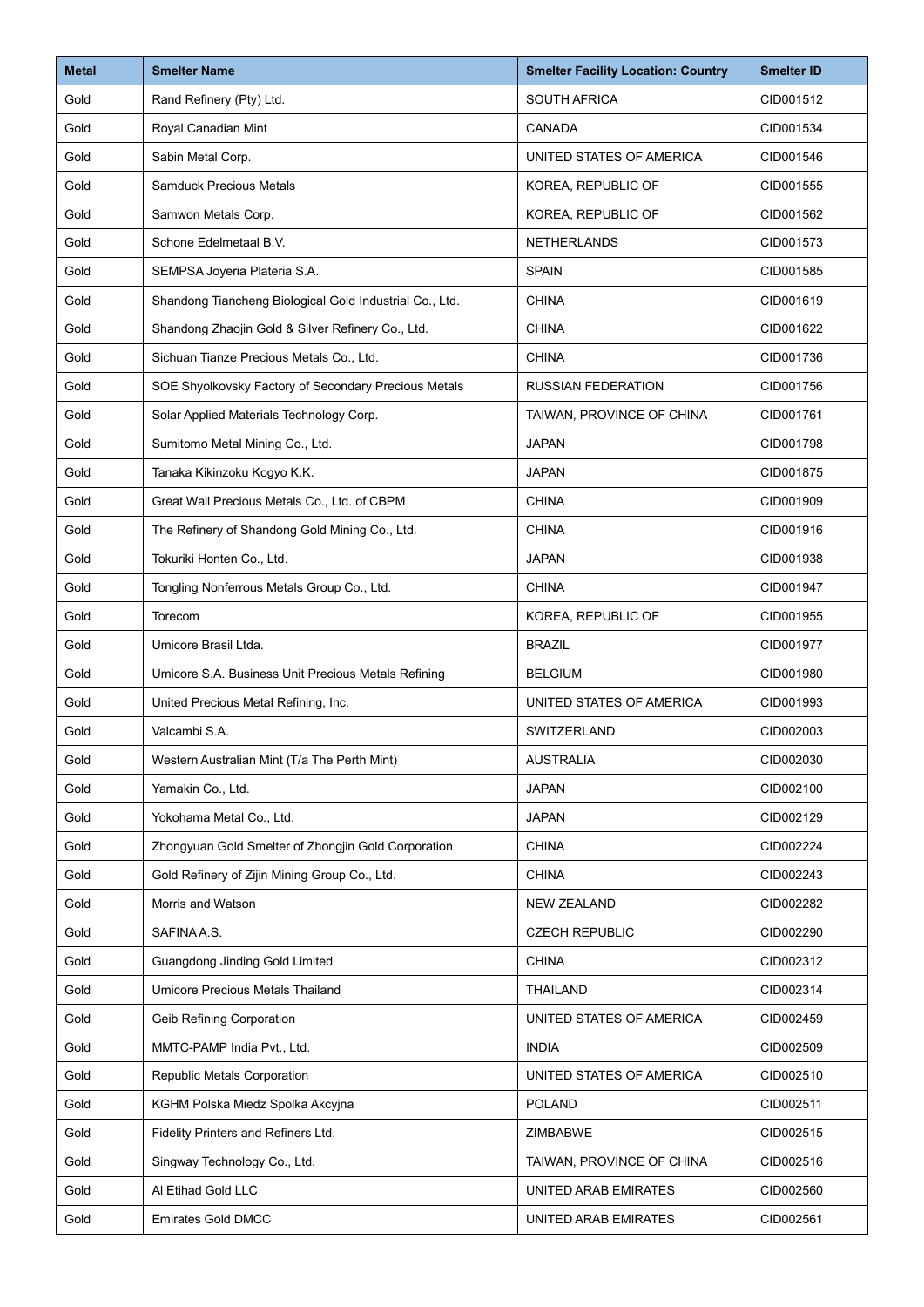| <b>Metal</b> | <b>Smelter Name</b>                                         | <b>Smelter Facility Location: Country</b> | <b>Smelter ID</b> |
|--------------|-------------------------------------------------------------|-------------------------------------------|-------------------|
| Gold         | <b>Kaloti Precious Metals</b>                               | UNITED ARAB EMIRATES                      | CID002563         |
| Gold         | Sudan Gold Refinery                                         | <b>SUDAN</b>                              | CID002567         |
| Gold         | T.C.A S.p.A                                                 | <b>ITALY</b>                              | CID002580         |
| Gold         | Remondis Argentia B.V.                                      | <b>NETHERLANDS</b>                        | CID002582         |
| Gold         | Tony Goetz NV                                               | <b>BELGIUM</b>                            | CID002587         |
| Gold         | Korea Zinc Co., Ltd.                                        | KOREA, REPUBLIC OF                        | CID002605         |
| Gold         | <b>Marsam Metals</b>                                        | <b>BRAZIL</b>                             | CID002606         |
| Gold         | TOO Tau-Ken-Altyn                                           | <b>KAZAKHSTAN</b>                         | CID002615         |
| Gold         | Abington Reldan Metals, LLC                                 | UNITED STATES OF AMERICA                  | CID002708         |
| Gold         | <b>SAAMP</b>                                                | <b>FRANCE</b>                             | CID002761         |
| Gold         | L'Orfebre S.A.                                              | <b>ANDORRA</b>                            | CID002762         |
| Gold         | Italpreziosi                                                | <b>ITALY</b>                              | CID002765         |
| Gold         | SAXONIA Edelmetalle GmbH                                    | <b>GERMANY</b>                            | CID002777         |
| Gold         | <b>WIELAND Edelmetalle GmbH</b>                             | <b>GERMANY</b>                            | CID002778         |
| Gold         | Ogussa Osterreichische Gold- und Silber-Scheideanstalt GmbH | <b>AUSTRIA</b>                            | CID002779         |
| Gold         | <b>AU Traders and Refiners</b>                              | <b>SOUTH AFRICA</b>                       | CID002850         |
| Gold         | GCC Gujrat Gold Centre Pvt. Ltd.                            | <b>INDIA</b>                              | CID002852         |
| Gold         | Sai Refinery                                                | <b>INDIA</b>                              | CID002853         |
| Gold         | Universal Precious Metals Refining Zambia                   | <b>ZAMBIA</b>                             | CID002854         |
| Gold         | Modeltech Sdn Bhd                                           | <b>MALAYSIA</b>                           | CID002857         |
| Gold         | <b>Bangalore Refinery</b>                                   | <b>INDIA</b>                              | CID002863         |
| Gold         | Kyshtym Copper-Electrolytic Plant ZAO                       | <b>RUSSIAN FEDERATION</b>                 | CID002865         |
| Gold         | Morris and Watson Gold Coast                                | <b>AUSTRALIA</b>                          | CID002866         |
| Gold         | Degussa Sonne / Mond Goldhandel GmbH                        | <b>GERMANY</b>                            | CID002867         |
| Gold         | Pease & Curren                                              | UNITED STATES OF AMERICA                  | CID002872         |
| Gold         | SungEel HiMetal Co., Ltd.                                   | KOREA, REPUBLIC OF                        | CID002918         |
| Gold         | Planta Recuperadora de Metales SpA                          | <b>CHILE</b>                              | CID002919         |
| Gold         | Safimet S.p.A                                               | <b>ITALY</b>                              | CID002973         |
| Gold         | State Research Institute Center for Physical Sciences and   | LITHUANIA                                 | CID003153         |
|              | Technology                                                  |                                           |                   |
| Tantalum     | Asaka Riken Co., Ltd.                                       | <b>JAPAN</b>                              | CID000092         |
| Tantalum     | Changsha South Tantalum Niobium Co., Ltd.                   | <b>CHINA</b>                              | CID000211         |
| Tantalum     | Guangdong Rising Rare Metals-EO Materials Ltd.              | <b>CHINA</b>                              | CID000291         |
| Tantalum     | Duoluoshan                                                  | <b>CHINA</b>                              | CID000410         |
| Tantalum     | Exotech Inc.                                                | UNITED STATES OF AMERICA                  | CID000456         |
| Tantalum     | F&X Electro-Materials Ltd.                                  | <b>CHINA</b>                              | CID000460         |
| Tantalum     | Guangdong Zhiyuan New Material Co., Ltd.                    | CHINA                                     | CID000616         |
| Tantalum     | JiuJiang JinXin Nonferrous Metals Co., Ltd.                 | <b>CHINA</b>                              | CID000914         |
| Tantalum     | Jiujiang Tanbre Co., Ltd.                                   | <b>CHINA</b>                              | CID000917         |
| Tantalum     | LSM Brasil S.A.                                             | <b>BRAZIL</b>                             | CID001076         |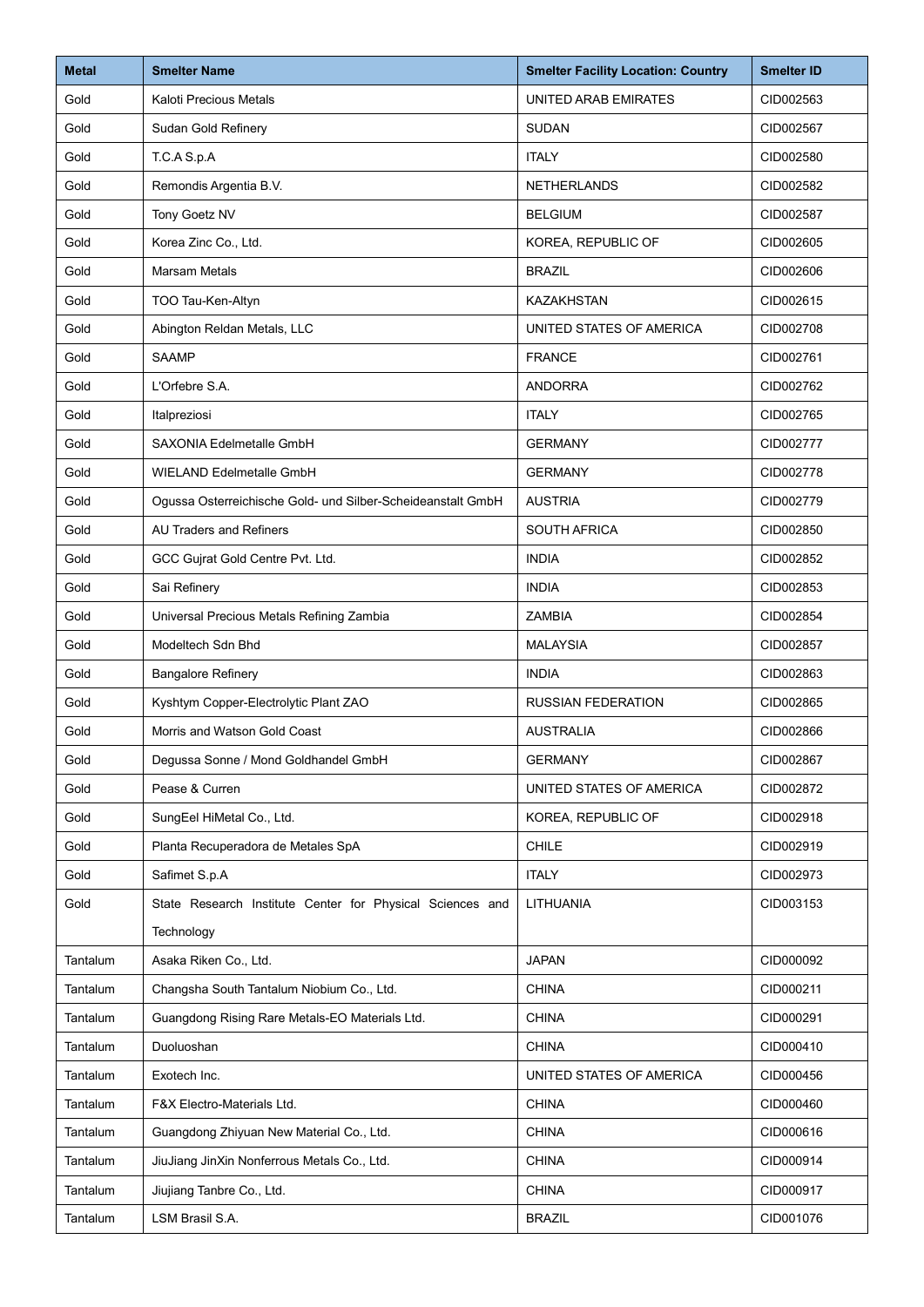| <b>Metal</b>    | <b>Smelter Name</b>                                         | <b>Smelter Facility Location: Country</b> | <b>Smelter ID</b> |
|-----------------|-------------------------------------------------------------|-------------------------------------------|-------------------|
| <b>Tantalum</b> | Metallurgical Products India Pvt., Ltd.                     | <b>INDIA</b>                              | CID001163         |
| Tantalum        | Mineracao Taboca S.A.                                       | <b>BRAZIL</b>                             | CID001175         |
| Tantalum        | Mitsui Mining and Smelting Co., Ltd.                        | <b>JAPAN</b>                              | CID001192         |
| Tantalum        | <b>NPM Silmet AS</b>                                        | <b>ESTONIA</b>                            | CID001200         |
| Tantalum        | Ningxia Orient Tantalum Industry Co., Ltd.                  | <b>CHINA</b>                              | CID001277         |
| Tantalum        | QuantumClean                                                | UNITED STATES OF AMERICA                  | CID001508         |
| Tantalum        | RFH Tantalum Smeltery Co., Ltd./Yanling Jincheng Tantalum & | <b>CHINA</b>                              | CID001522         |
|                 | Niobium Co., Ltd.                                           |                                           |                   |
| Tantalum        | Solikamsk Magnesium Works OAO                               | <b>RUSSIAN FEDERATION</b>                 | CID001769         |
| Tantalum        | Taki Chemical Co., Ltd.                                     | <b>JAPAN</b>                              | CID001869         |
| Tantalum        | <b>Telex Metals</b>                                         | UNITED STATES OF AMERICA                  | CID001891         |
| Tantalum        | Ulba Metallurgical Plant JSC                                | <b>KAZAKHSTAN</b>                         | CID001969         |
| Tantalum        | Yichun Jin Yang Rare Metal Co., Ltd.                        | <b>CHINA</b>                              | CID002307         |
| Tantalum        | Hengyang King Xing Lifeng New Materials Co., Ltd.           | <b>CHINA</b>                              | CID002492         |
| Tantalum        | D Block Metals, LLC                                         | UNITED STATES OF AMERICA                  | CID002504         |
| Tantalum        | FIR Metals & Resource Ltd.                                  | <b>CHINA</b>                              | CID002505         |
| Tantalum        | Jiujiang Zhongao Tantalum & Niobium Co., Ltd.               | <b>CHINA</b>                              | CID002506         |
| Tantalum        | XinXing HaoRong Electronic Material Co., Ltd.               | <b>CHINA</b>                              | CID002508         |
| Tantalum        | Jiangxi Dinghai Tantalum & Niobium Co., Ltd.                | <b>CHINA</b>                              | CID002512         |
| Tantalum        | <b>KEMET Blue Metals</b>                                    | <b>MEXICO</b>                             | CID002539         |
| Tantalum        | H.C. Starck Co., Ltd.                                       | <b>THAILAND</b>                           | CID002544         |
| Tantalum        | H.C. Starck Tantalum and Niobium GmbH                       | <b>GERMANY</b>                            | CID002545         |
| Tantalum        | H.C. Starck Hermsdorf GmbH                                  | <b>GERMANY</b>                            | CID002547         |
| Tantalum        | H.C. Starck Inc.                                            | UNITED STATES OF AMERICA                  | CID002548         |
| <b>Tantalum</b> | H.C. Starck Ltd.                                            | <b>JAPAN</b>                              | CID002549         |
| Tantalum        | H.C. Starck Smelting GmbH & Co. KG                          | <b>GERMANY</b>                            | CID002550         |
| Tantalum        | Global Advanced Metals Boyertown                            | UNITED STATES OF AMERICA                  | CID002557         |
| Tantalum        | Global Advanced Metals Aizu                                 | <b>JAPAN</b>                              | CID002558         |
| Tantalum        | <b>KEMET Blue Powder</b>                                    | UNITED STATES OF AMERICA                  | CID002568         |
| Tantalum        | Resind Industria e Comercio Ltda.                           | <b>BRAZIL</b>                             | CID002707         |
| Tantalum        | Jiangxi Tuohong New Raw Material                            | <b>CHINA</b>                              | CID002842         |
| Tin             | Chenzhou Yunxiang Mining and Metallurgy Co., Ltd.           | <b>CHINA</b>                              | CID000228         |
| Tin             | Jiangxi Ketai Advanced Material Co., Ltd.                   | <b>CHINA</b>                              | CID000244         |
| Tin             | CNMC (Guangxi) PGMA Co., Ltd.                               | <b>CHINA</b>                              | CID000278         |
| Tin             | Alpha                                                       | UNITED STATES OF AMERICA                  | CID000292         |
| Tin             | CV Gita Pesona                                              | <b>INDONESIA</b>                          | CID000306         |
| Tin             | PT Aries Kencana Sejahtera                                  | <b>INDONESIA</b>                          | CID000309         |
| Tin             | PT Premium Tin Indonesia                                    | <b>INDONESIA</b>                          | CID000313         |
| Tin             | <b>CV United Smelting</b>                                   | <b>INDONESIA</b>                          | CID000315         |
| Tin             | Dowa                                                        | <b>JAPAN</b>                              | CID000402         |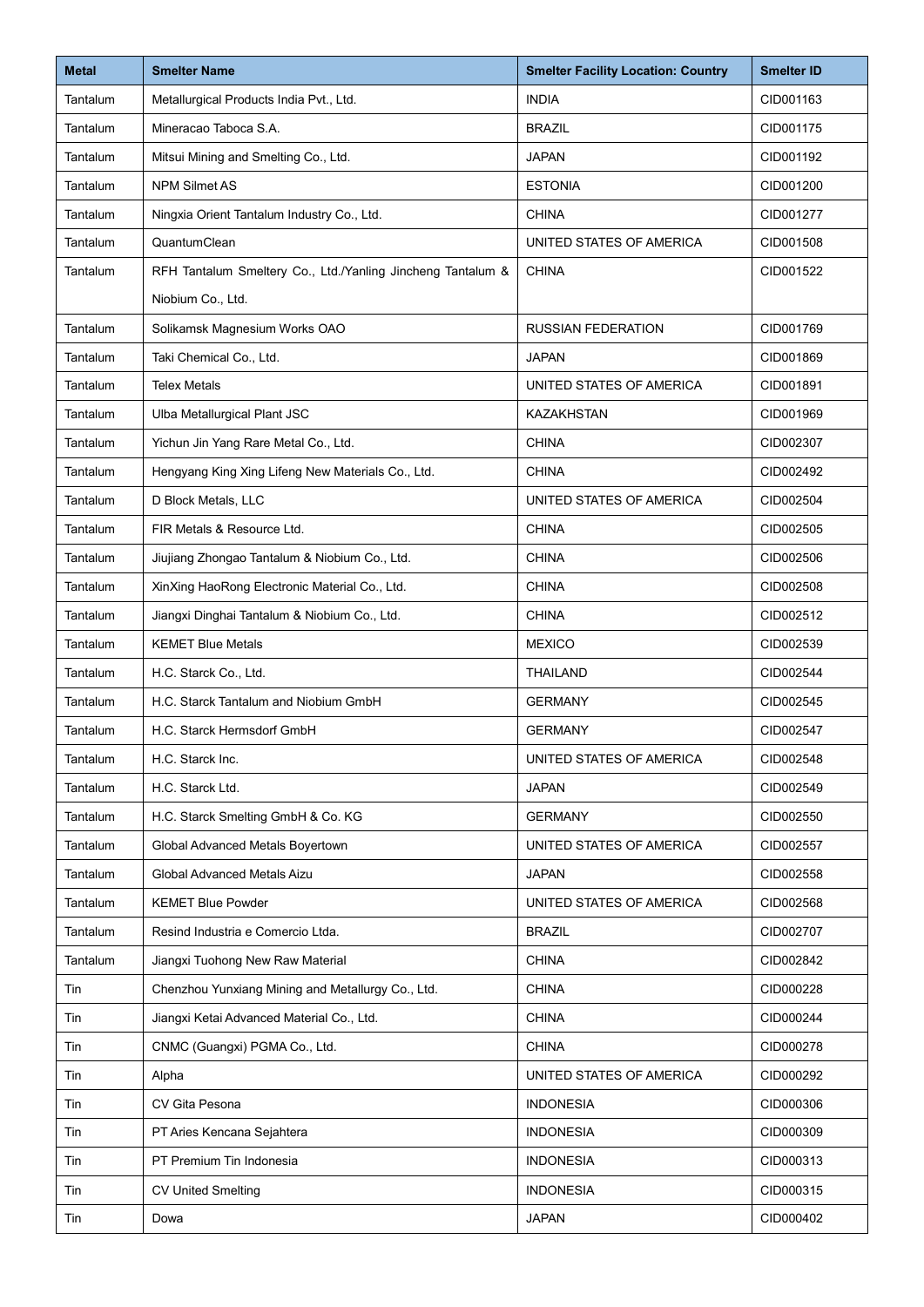| <b>Metal</b> | <b>Smelter Name</b>                            | <b>Smelter Facility Location: Country</b> | <b>Smelter ID</b> |
|--------------|------------------------------------------------|-------------------------------------------|-------------------|
| Tin          | <b>EM Vinto</b>                                | BOLIVIA (PLURINATIONAL STATE OF)          | CID000438         |
| Tin          | Estanho de Rondonia S.A.                       | <b>BRAZIL</b>                             | CID000448         |
| Tin          | <b>Fenix Metals</b>                            | <b>POLAND</b>                             | CID000468         |
| Tin          | Gejiu Non-Ferrous Metal Processing Co., Ltd.   | <b>CHINA</b>                              | CID000538         |
| Tin          | Gejiu Zili Mining And Metallurgy Co., Ltd.     | <b>CHINA</b>                              | CID000555         |
| Tin          | Huichang Jinshunda Tin Co., Ltd.               | <b>CHINA</b>                              | CID000760         |
| Tin          | Gejiu Kai Meng Industry and Trade LLC          | <b>CHINA</b>                              | CID000942         |
| Tin          | China Tin Group Co., Ltd.                      | <b>CHINA</b>                              | CID001070         |
| Tin          | Malaysia Smelting Corporation (MSC)            | <b>MALAYSIA</b>                           | CID001105         |
| Tin          | Metallic Resources, Inc.                       | UNITED STATES OF AMERICA                  | CID001142         |
| Tin          | Mineracao Taboca S.A.                          | <b>BRAZIL</b>                             | CID001173         |
| Tin          | Minsur                                         | PERU                                      | CID001182         |
| Tin          | Mitsubishi Materials Corporation               | <b>JAPAN</b>                              | CID001191         |
| Tin          | Jiangxi New Nanshan Technology Ltd.            | <b>CHINA</b>                              | CID001231         |
| Tin          | O.M. Manufacturing (Thailand) Co., Ltd.        | <b>THAILAND</b>                           | CID001314         |
| Tin          | Operaciones Metalurgical S.A.                  | BOLIVIA (PLURINATIONAL STATE OF)          | CID001337         |
| Tin          | PT Artha Cipta Langgeng                        | <b>INDONESIA</b>                          | CID001399         |
| Tin          | PT Babel Inti Perkasa                          | <b>INDONESIA</b>                          | CID001402         |
| Tin          | PT Bangka Tin Industry                         | <b>INDONESIA</b>                          | CID001419         |
| Tin          | PT Belitung Industri Sejahtera                 | <b>INDONESIA</b>                          | CID001421         |
| Tin          | PT Bukit Timah                                 | <b>INDONESIA</b>                          | CID001428         |
| Tin          | PT DS Jaya Abadi                               | <b>INDONESIA</b>                          | CID001434         |
| Tin          | PT Eunindo Usaha Mandiri                       | <b>INDONESIA</b>                          | CID001438         |
| Tin          | PT Karimun Mining                              | <b>INDONESIA</b>                          | CID001448         |
| Tin          | PT Mitra Stania Prima                          | <b>INDONESIA</b>                          | CID001453         |
| Tin          | PT Panca Mega Persada                          | <b>INDONESIA</b>                          | CID001457         |
| Tin          | PT Prima Timah Utama                           | <b>INDONESIA</b>                          | CID001458         |
| Tin          | PT Refined Bangka Tin                          | <b>INDONESIA</b>                          | CID001460         |
| Tin          | PT Sariwiguna Binasentosa                      | <b>INDONESIA</b>                          | CID001463         |
| Tin          | PT Stanindo Inti Perkasa                       | <b>INDONESIA</b>                          | CID001468         |
| Tin          | PT Sumber Jaya Indah                           | <b>INDONESIA</b>                          | CID001471         |
| Tin          | PT Timah (Persero) Tbk Kundur                  | <b>INDONESIA</b>                          | CID001477         |
| Tin          | PT Timah (Persero) Tbk Mentok                  | <b>INDONESIA</b>                          | CID001482         |
| Tin          | PT Tinindo Inter Nusa                          | <b>INDONESIA</b>                          | CID001490         |
| Tin          | PT Tommy Utama                                 | <b>INDONESIA</b>                          | CID001493         |
| Tin          | Rui Da Hung                                    | TAIWAN, PROVINCE OF CHINA                 | CID001539         |
| Tin          | Soft Metais Ltda.                              | <b>BRAZIL</b>                             | CID001758         |
| Tin          | Thaisarco                                      | <b>THAILAND</b>                           | CID001898         |
| Tin          | Gejiu Yunxin Nonferrous Electrolysis Co., Ltd. | <b>CHINA</b>                              | CID001908         |
| Tin          | White Solder Metalurgia e Mineracao Ltda.      | <b>BRAZIL</b>                             | CID002036         |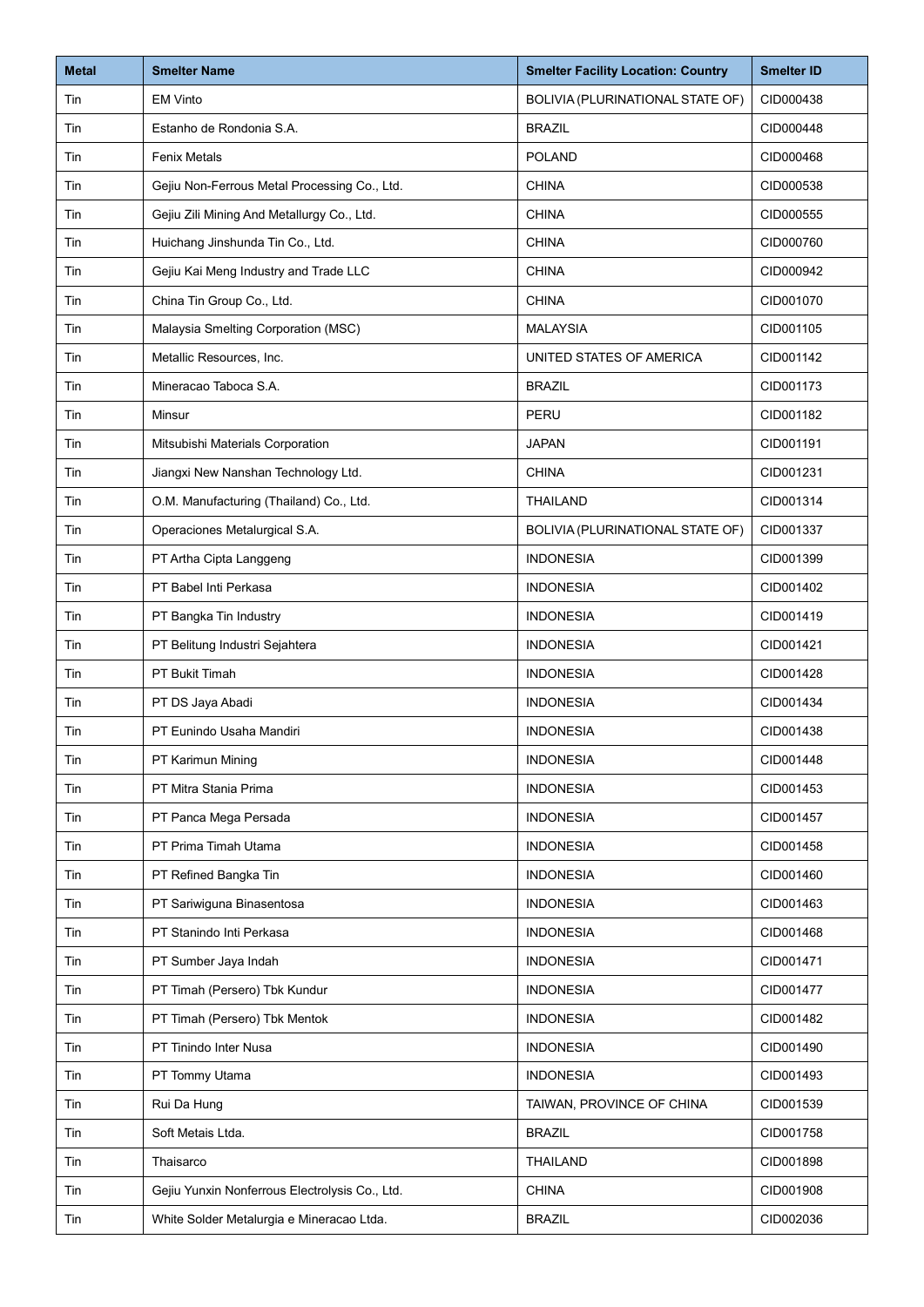| <b>Metal</b> | <b>Smelter Name</b>                                               | <b>Smelter Facility Location: Country</b> | <b>Smelter ID</b> |
|--------------|-------------------------------------------------------------------|-------------------------------------------|-------------------|
| Tin          | Yunnan Chengfeng Non-ferrous Metals Co., Ltd.                     | <b>CHINA</b>                              | CID002158         |
| Tin          | Yunnan Tin Company Limited                                        | <b>CHINA</b>                              | CID002180         |
| Tin          | CV Venus Inti Perkasa                                             | <b>INDONESIA</b>                          | CID002455         |
| Tin          | Magnu's Minerais Metais e Ligas Ltda.                             | <b>BRAZIL</b>                             | CID002468         |
| Tin          | Melt Metais e Ligas S.A.                                          | <b>BRAZIL</b>                             | CID002500         |
| Tin          | PT ATD Makmur Mandiri Jaya                                        | <b>INDONESIA</b>                          | CID002503         |
| Tin          | O.M. Manufacturing Philippines, Inc.                              | <b>PHILIPPINES</b>                        | CID002517         |
| Tin          | PT Inti Stania Prima                                              | <b>INDONESIA</b>                          | CID002530         |
| Tin          | CV Ayi Jaya                                                       | <b>INDONESIA</b>                          | CID002570         |
| Tin          | Electro-Mechanical Facility of the Cao Bang Minerals & Metallurgy | <b>VIET NAM</b>                           | CID002572         |
|              | Joint Stock Company                                               |                                           |                   |
| Tin          | Nghe Tinh Non-Ferrous Metals Joint Stock Company                  | <b>VIET NAM</b>                           | CID002573         |
| Tin          | Tuyen Quang Non-Ferrous Metals Joint Stock Company                | <b>VIET NAM</b>                           | CID002574         |
| Tin          | CV Dua Sekawan                                                    | <b>INDONESIA</b>                          | CID002592         |
| Tin          | CV Tiga Sekawan                                                   | <b>INDONESIA</b>                          | CID002593         |
| Tin          | An Vinh Joint Stock Mineral Processing Company                    | <b>VIET NAM</b>                           | CID002703         |
| Tin          | Resind Industria e Comercio Ltda.                                 | <b>BRAZIL</b>                             | CID002706         |
| Tin          | Super Ligas                                                       | <b>BRAZIL</b>                             | CID002756         |
| Tin          | Metallo Belgium N.V.                                              | <b>BELGIUM</b>                            | CID002773         |
| Tin          | Metallo Spain S.L.U.                                              | <b>SPAIN</b>                              | CID002774         |
| Tin          | PT Bangka Prima Tin                                               | <b>INDONESIA</b>                          | CID002776         |
| Tin          | PT Sukses Inti Makmur                                             | <b>INDONESIA</b>                          | CID002816         |
| Tin          | PT Kijang Jaya Mandiri                                            | <b>INDONESIA</b>                          | CID002829         |
| Tin          | PT Menara Cipta Mulia                                             | <b>INDONESIA</b>                          | CID002835         |
| Tin          | HuiChang Hill Tin Industry Co., Ltd.                              | <b>CHINA</b>                              | CID002844         |
| Tin          | Gejiu Fengming Metallurgy Chemical Plant                          | <b>CHINA</b>                              | CID002848         |
| Tin          | Guanyang Guida Nonferrous Metal Smelting Plant                    | <b>CHINA</b>                              | CID002849         |
| Tin          | Modeltech Sdn Bhd                                                 | <b>MALAYSIA</b>                           | CID002858         |
| Tin          | Gejiu Jinye Mineral Company                                       | <b>CHINA</b>                              | CID002859         |
| Tin          | PT Lautan Harmonis Sejahtera                                      | <b>INDONESIA</b>                          | CID002870         |
| Tin          | Guangdong Hanhe Non-Ferrous Metal Co., Ltd.                       | <b>CHINA</b>                              | CID003116         |
| Tungsten     | A.L.M.T. TUNGSTEN Corp.                                           | <b>JAPAN</b>                              | CID000004         |
| Tungsten     | Kennametal Huntsville                                             | UNITED STATES OF AMERICA                  | CID000105         |
| Tungsten     | Guangdong Xianglu Tungsten Co., Ltd.                              | <b>CHINA</b>                              | CID000218         |
| Tungsten     | Chongyi Zhangyuan Tungsten Co., Ltd.                              | <b>CHINA</b>                              | CID000258         |
| Tungsten     | Fujian Jinxin Tungsten Co., Ltd.                                  | <b>CHINA</b>                              | CID000499         |
| Tungsten     | Global Tungsten & Powders Corp.                                   | UNITED STATES OF AMERICA                  | CID000568         |
| Tungsten     | Hunan Chenzhou Mining Co., Ltd.                                   | <b>CHINA</b>                              | CID000766         |
| Tungsten     | Hunan Chunchang Nonferrous Metals Co., Ltd.                       | <b>CHINA</b>                              | CID000769         |
| Tungsten     | Japan New Metals Co., Ltd.                                        | <b>JAPAN</b>                              | CID000825         |